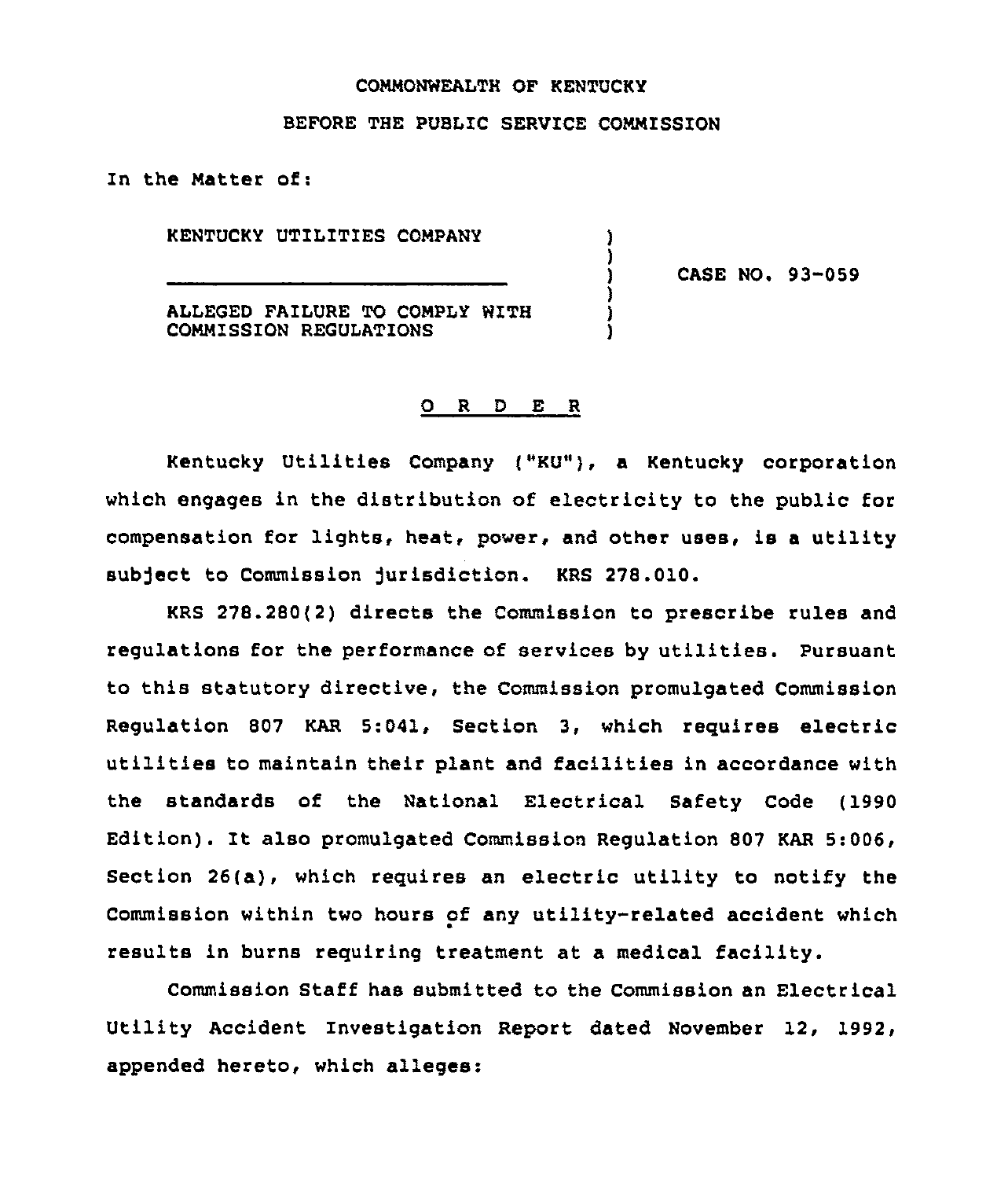l. On July 25, 1992, Chad Marvel came into contact with <sup>a</sup> 2400 volt single phase ungrounded electric conductor located near his home in Wheatcroft, Kentucky. As a result of this contact, Marvel suffered burns to his hands and legs which required medical treatment at a medical facility.

2. KU owns and maintains the conductor in question.

3. KU failed to remove or adequately trim the tree at the incident site to prevent its interference with the ungrounded electric conductor. KU further failed to separate the conductor from the tree with suitable materials or devices.

4. KU's failure to remove or adequately trim the tree to prevent it from interfering with the electric conductor and its failure to separate the conductor from the tree with suitable materials or devices is a violation of National Electrical Safety Code Section 218.

5. KU officials learned of the incident at approximately 9:30 p.m. on July 25, 1992. KU notified the Commission of the accident at 8:35 a.m. on July 27, 1992.

6. KU's failure to remove or adequately trim the tree near the conductor in question or to separate the conductor from the tree with suitable materials or devices is a probable violation of Commission Regulation 807 KAR 5:041, Section 3.

7. KU's failure to report the incident to the Commission within two hours of its discovery is a probable violation of Commission Regulation 807 KAR 5:006, Section 26.

The Commission, on its own motion, HEREBY ORDERS that:

$$
-2 -
$$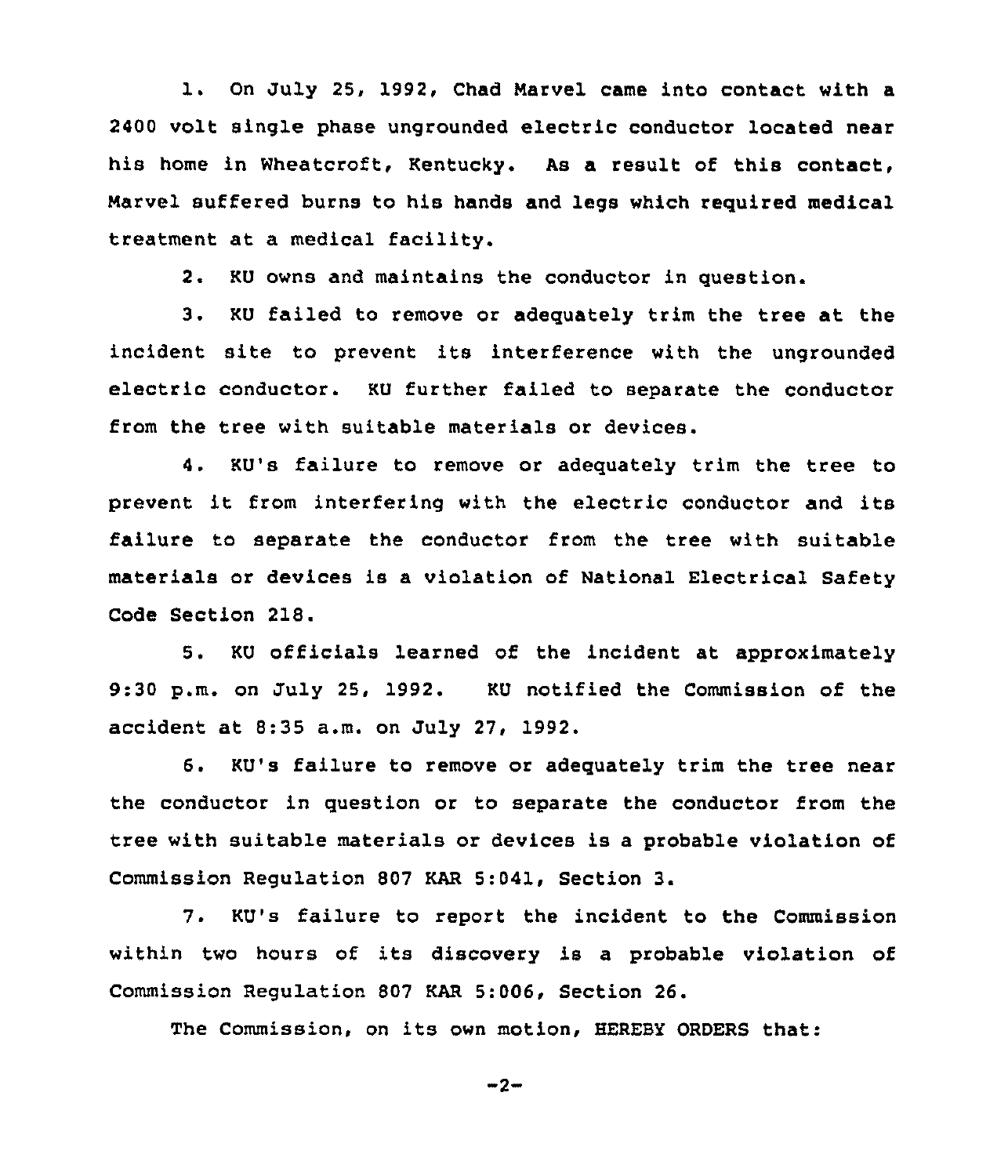1. KU shall submit to the Commission, within <sup>20</sup> days of the date of this Order, a written response to the allegations contained in the Electrical Utility Accident Investigation Report.

2. KU shall appear on April 26, 1993, at 10:00 a.m., Eastern Daylight Time, in Hearing Room 1 of the Commission's offices at 730 Schenkel Lane, Frankfort, Kentucky, for the purpose of presenting evidence concerning the incident which is the subject of the Electrical Utility Accident Investigation Report, specifically the alleged violations of Commission regulations and of showing cause, if any it can, why it should not be subjected to the penalties of KRS 278.990 for its alleged failure to comply with Commission regulations.

3. Any motion for a conference with Commission Staff to discuss issues presented by the Electrical Utility Accident Investigation Report shall be made at the time a written response to that report is submitted.

4. The Electrical Utility Accident Investigation Report dated November 12, 1992 is hereby made a part of the record of this case.

Done at Frankfort, Kentucky, this 19th day of February, 1993.

PUBLIC SERVICE COMMISSION  $\mathbb{C}$ Chamos lu 50 Cdmmissioner an<br>M. Lau

**ATTEST:** 

Executive Director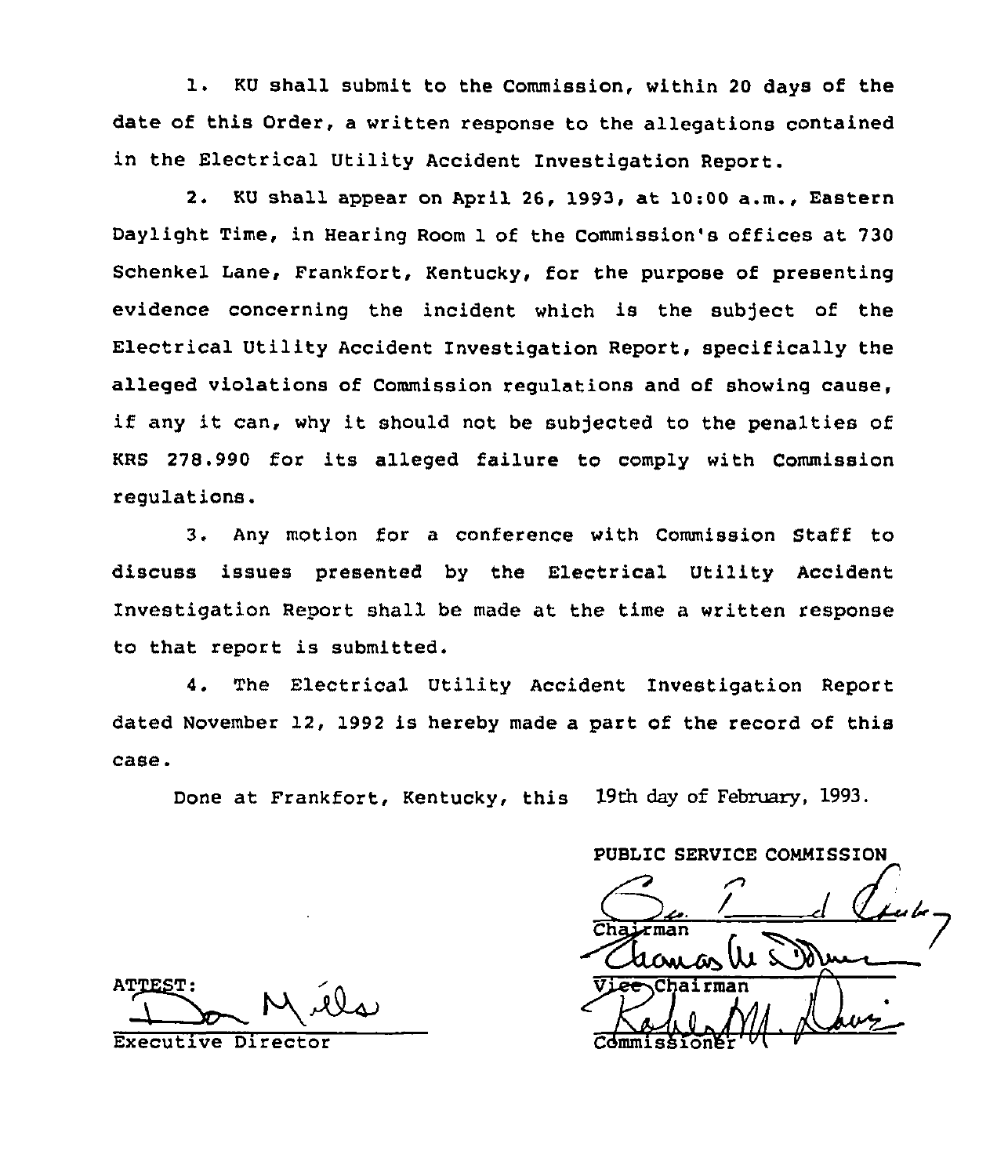### APPENDIX

APPENDIX TO AN ORDER OF THE KENTUCKY PUBLIC SERVICE COMMISSION IN CASE NO. 93-059 DATED 2/19/93

 $\star$  $\sim$  .

# ELECTRICAL UTILITY ACCIDENT INVESTIGATION

| DATE OF THIS REPORT 11/12/92 _____ SUBMITTED BY Robert Ueltschi   |
|-------------------------------------------------------------------|
| NAME OF UTILITY Kentucky Utilities Company                        |
| ACCIDENT REPORTED BY Mr. Brian Dickey [100]                       |
| DATE & TIME ACCIDENT OCCURRED $7/25/92 - 6:30$ p.m.               |
| DATE & TIME UTILITY LEARNED OF ACCIDENT 7/25/92 - Approximately   |
| 9:30 p.m.                                                         |
| DATE & TIME ACCIDENT REPORTED $7/27/92 - 8:35$ a.m.               |
| DATE OF ACCIDENT INVESTIGATION 7/28/92                            |
| DATE SUMMARY WRITTEN REPORT WAS RECEIVED FROM UTILITY 7/28/92     |
| PERSONS ASSISTING IN THE INVESTIGATION Mr. Brian Dickey and Mr.   |
| Doug Lynn - Kentucky Utilities Company and Robert Ueltschi of the |
| Public Service Commission                                         |
| NAME OF VICTIM Master Chad Marvel SEX M _ AGE 10                  |
| FATAL NO NAME OF EMPLOYER N/A                                     |
| INJURIES Burns on left hand and both legs                         |
| LOCATION OF ACCIDENT SITE Highway 109 in Wheatcroft, Kentucky     |
| DESCRIPTION OF ACCIDENT Chad Marvel climbed a tree in his back    |
| yard and came in contact with a 2400 volt (single phase) power    |
| line. Chad Marvel fell from the tree.                             |
| SOURCE OF INFORMATION Mr. and Mrs. Dwight Marvel, the parents     |
| of Chad Marvel, supplied the information concerning the accident  |
| to Mr. Charles Reynolds. Mr. Reynolds is the District             |
| Superintendent for Kentucky Utilities Company.                    |
|                                                                   |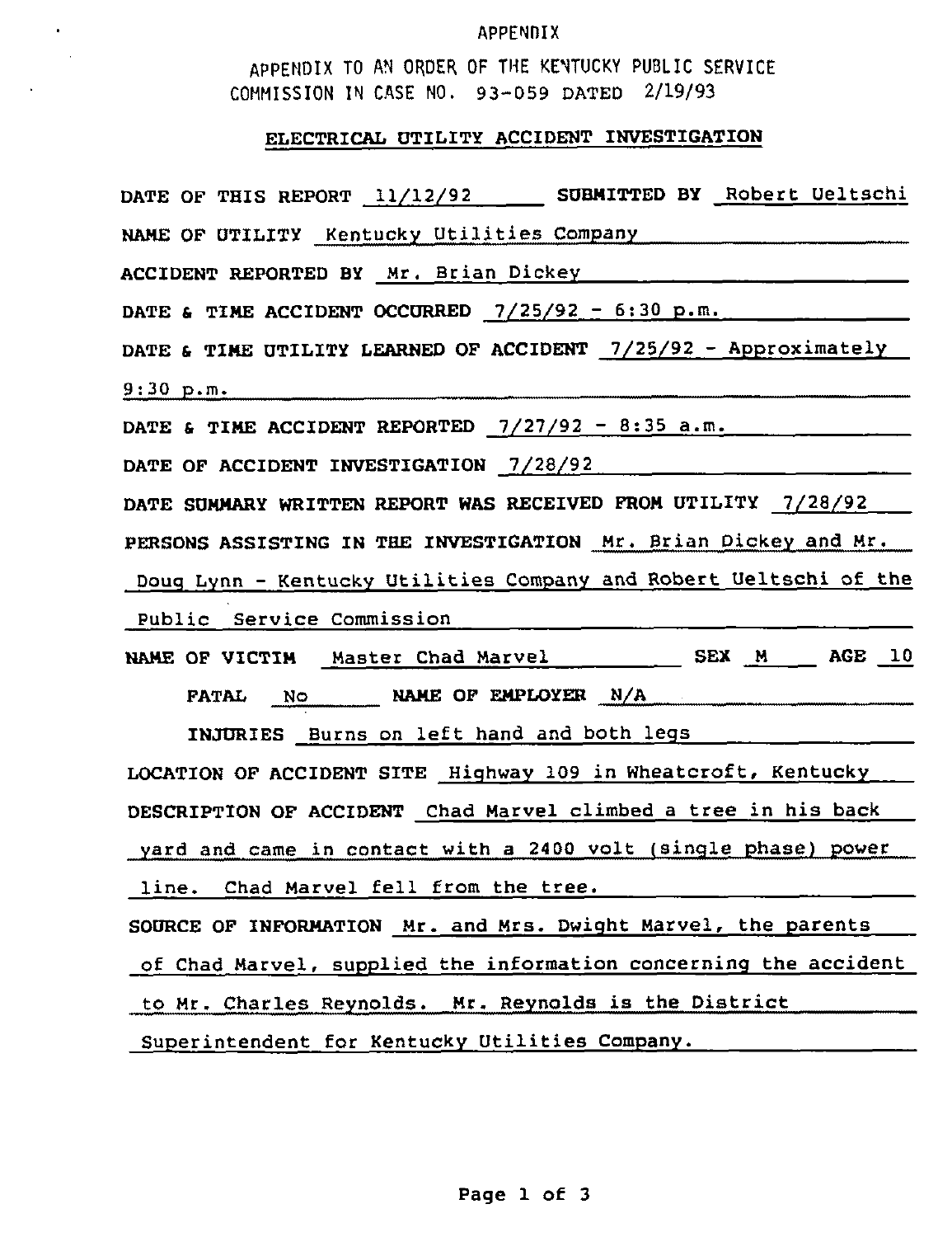## ELEcTRIcAL UTILITY AcCIDENT INVESTIGATION (Continued)

| PROBABLE VIOLATIONS OF COMMISSION REGULATIONS (1) The energized |
|-----------------------------------------------------------------|
| line traversed through the limbs of the tree that Chad Marvel   |
| climbed. The tree limbs made the 2400 volt single phase line    |
| accessible. The line not being clear or protected resulted in a |
| probable violation of 807 KAR 5:041, Section 3(1), Acceptable   |
| Standards 1990 NESC, Section 21, 218. Tree Trimming. (2) The    |
| Kentucky Utilities Company did not report this accident within  |
| two (2) hours following discovery by means outlined in 807 KAR  |
| 5:006, Section 26.                                              |
| RECOMMENDATIONS The Commission should consider action pursuant  |
| to KRS 278.990 for Kentucky Utilities Company's probable        |
| violation of 807 KAR 5:041, Section 3(1) and 807 KAR 5:006,     |
| Section 26.                                                     |

CORRECTIVE ACTIONS Trim or cut the tree.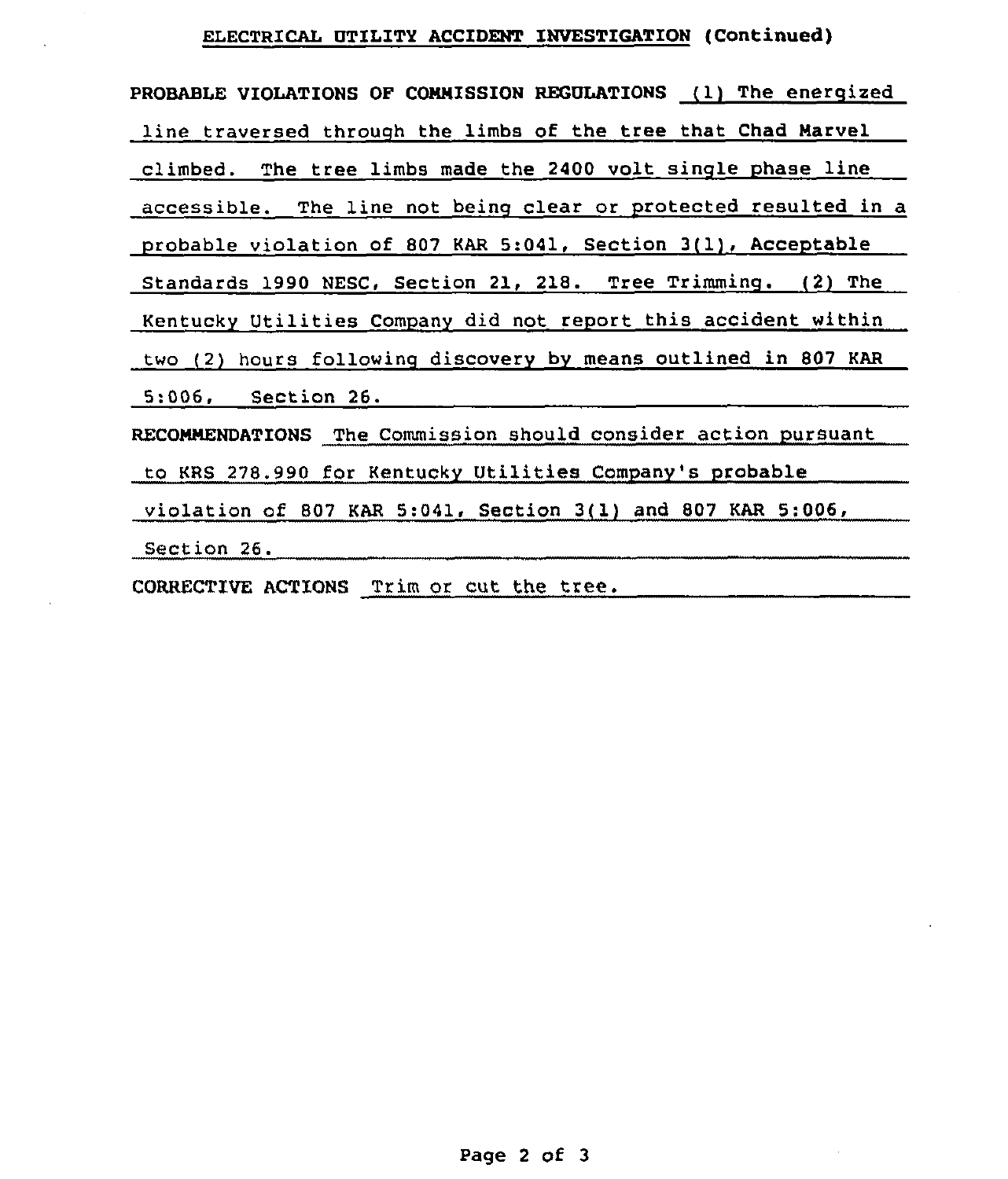# ELECTRICAL UTILITY ACCIDENT INVESTIGATION (Continued)

ä,

### LINE CLEARANCES

 $\sim$ 

 $\lambda$ 

|    |                                                                   | As Measured                  | Minimum Allowed<br>by NESC |
|----|-------------------------------------------------------------------|------------------------------|----------------------------|
|    |                                                                   |                              | (1961)                     |
| Α. | AT POINT OF ACCIDENT                                              |                              |                            |
|    | Phase conductor to ground<br>elevation:                           | $28' - 8''$                  | $20' - 0''$                |
|    | Neutral conductor to ground<br>elevation:                         | $29' - 5"$                   | $20' - 0''$                |
|    | Communication conductor to<br>ground elevation:<br>(Cable Vision) | $20' - 5"$                   | $18 - 0$ "                 |
|    | Phase conductor to structure:                                     | N/A                          | N/A                        |
|    | Neutral conductor to structure:                                   | N/A                          | N/A                        |
|    | Communication conductor to<br>structure:                          | N/A                          | N/A                        |
| в. | AT LOWEST POINT OF SPAN                                           |                              |                            |
|    | Phase conductor to ground<br>elevation:                           | $28' - 8''$                  | $20' - 0''$                |
|    | Neutral conductor to ground<br>elevation:                         | $29' - 5"$                   | $20' - 0''$                |
|    | Communication conductor to<br>ground elevation:<br>(Cable Vision) | $20' - 5"$                   | $18' - 0''$                |
| C. | SPAN LENGTH 125'-5"                                               |                              |                            |
|    | Date the line or facilities were constructed                      |                              | 1971                       |
|    | Voltage of line or facilities                                     | 2400V (single phase)         |                            |
|    | Date last inspected by utility                                    | 5/9/91                       |                            |
|    | Utility Kentucky Utilities Company                                |                              |                            |
|    | Date 7/28/92                                                      | Time 10:00 a.m. Central time |                            |
|    | Approximate temperature 20 degrees F                              |                              |                            |
|    | Measurements made by Brian Dickey - Kentucky Utilities Company    |                              |                            |
|    | Robert Ueltschi - Public Service Commission                       |                              |                            |
|    | Submitted by:                                                     |                              |                            |

Page 3 of 3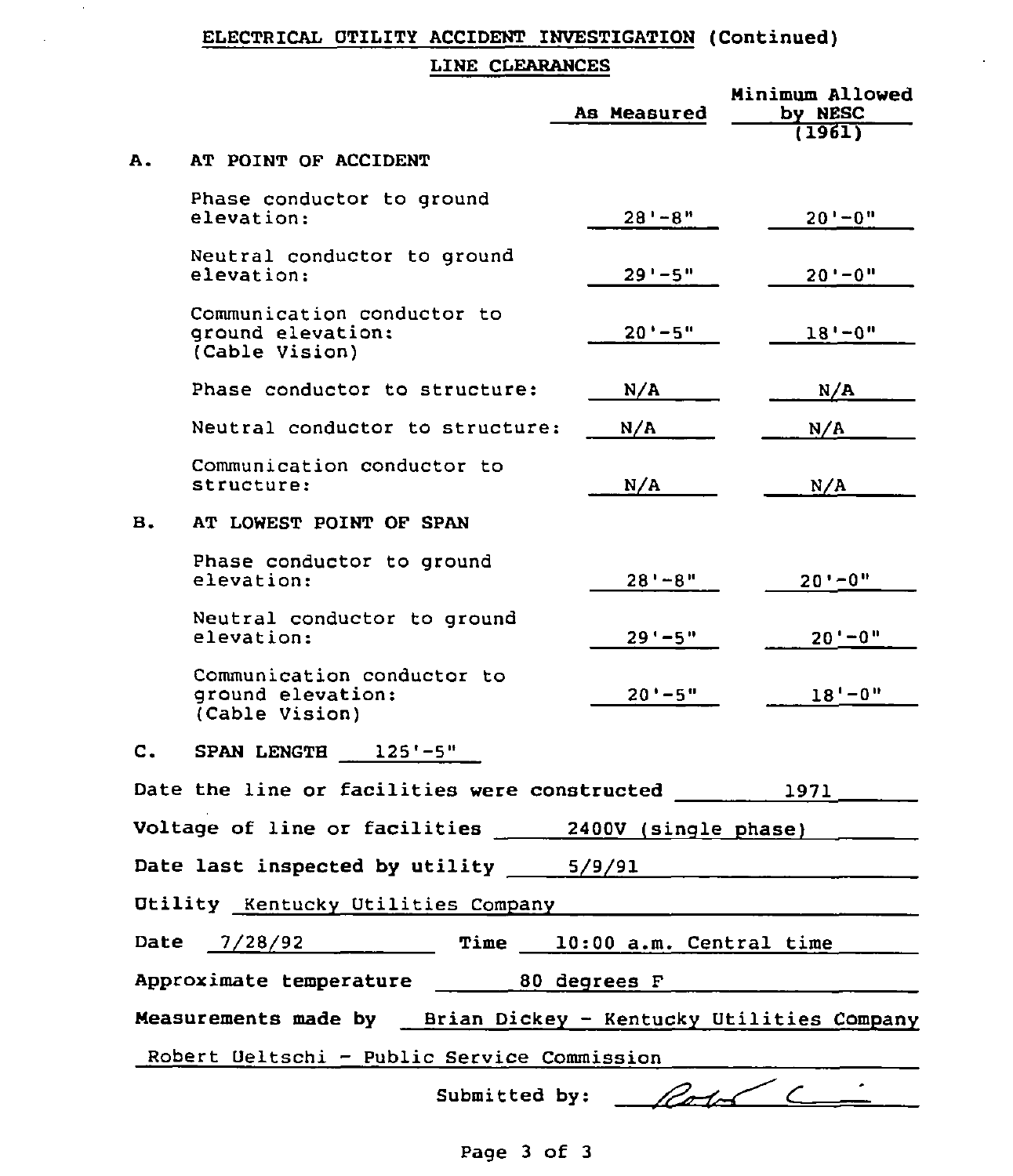### KENTUCKY UTILITIES COMPANY ONB QUALITY STRBBT LEXINGTON, KY 40507 PHONE: (606) 255-2100

 $\label{eq:2} \begin{array}{c} \displaystyle \frac{1}{2} \sum_{i=1}^{n-1} \frac{1}{2} \sum_{j=1}^{n-1} \frac{1}{2} \sum_{j=1}^{n-1} \frac{1}{2} \sum_{j=1}^{n-1} \frac{1}{2} \sum_{j=1}^{n-1} \frac{1}{2} \sum_{j=1}^{n-1} \frac{1}{2} \sum_{j=1}^{n-1} \frac{1}{2} \sum_{j=1}^{n-1} \frac{1}{2} \sum_{j=1}^{n-1} \frac{1}{2} \sum_{j=1}^{n-1} \frac{1}{2} \sum_{j=1$ 

#### July 28, 1992

 $\sim 1.25$  1992

 $\label{eq:2.1} \mathcal{L}^{\mathcal{A}}(\mathcal{A})=\mathcal{L}^{\mathcal{A}}(\mathcal{A})\otimes\mathcal{L}^{\mathcal{A}}(\mathcal{A})\otimes\mathcal{L}^{\mathcal{A}}(\mathcal{A})$  $\label{eq:2} \mathcal{F}_{\mathcal{A}}(A_{\mathcal{A}}) = \mathcal{F}_{\mathcal{A}}(A_{\mathcal{A}}) = \mathcal{F}_{\mathcal{A}}(A_{\mathcal{A}}) = \mathcal{F}_{\mathcal{A}}(A_{\mathcal{A}})$ 

Mr. John Land Public service commission 730 Schenkel Lane P.O. Box 615 Frankfort, KY 40802

Dear John:

 $\cdot$ 

### SUBJECT: REPORT OF ACCIDENT PUBLIC: CHAD MARVEL DATE OF ACCIDENT: 7/25/92

Enclosed is a copy of a Report of Accident-Public where Chad Marvel was climbing a tree and contacted a Kentucky Utilities line.

If you need additional information please advise.

Sincerely,

Braconner

James A. Brackney, P.E. Director, Insurance 6 Claims

JAB/ss Enclosure cc: R. M. Hewett W. N. English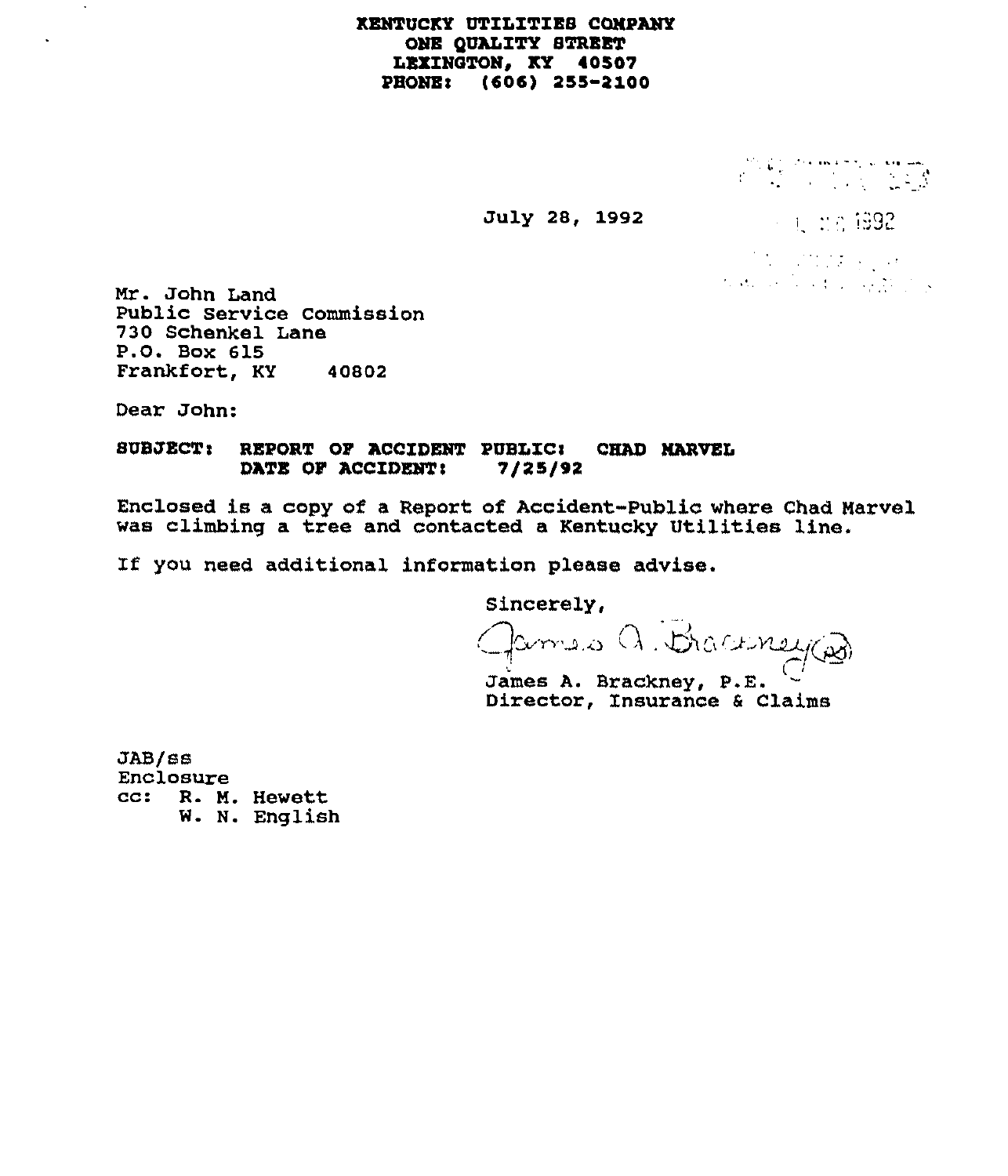|                                                                                                                                                                                                                                                                                                                                                               | REPORT OF ACCIDENT RUBLE EDWE DO. BOX 178<br>KU 24-10 REV 10-00                                                                   |                                                                                                              | Kentucky Utilities Co.<br>Company<br>Address |  |  |  |
|---------------------------------------------------------------------------------------------------------------------------------------------------------------------------------------------------------------------------------------------------------------------------------------------------------------------------------------------------------------|-----------------------------------------------------------------------------------------------------------------------------------|--------------------------------------------------------------------------------------------------------------|----------------------------------------------|--|--|--|
| Claim No.                                                                                                                                                                                                                                                                                                                                                     | $\star$ 850<br>$7 - 22.52$                                                                                                        | $\frac{1}{\frac{1}{\frac{1}{\frac{1}{\sqrt{N}}}} \cdot \frac{1}{\frac{1}{\sqrt{N}}}}$<br><b>JUL 2 8 1992</b> | $\frac{K_{\rm Y}}{S_{\rm line}}$             |  |  |  |
| <b>TIME AND</b><br>PLACE OF                                                                                                                                                                                                                                                                                                                                   | Date 7-25 1992 Time 6:30 PM                                                                                                       | щr<br>Location Hwy 109                                                                                       | <b>Street</b>                                |  |  |  |
| <b>ACCIDENT</b>                                                                                                                                                                                                                                                                                                                                               |                                                                                                                                   | Cny Wheatcroft county Webster ___________ sume Ky ____                                                       |                                              |  |  |  |
|                                                                                                                                                                                                                                                                                                                                                               |                                                                                                                                   |                                                                                                              |                                              |  |  |  |
| Wheateroft $K_y$ Phone 664-6097<br>Address Harry 109<br>Street :<br>Cky<br><b>REASON</b><br><b>INJURED</b><br>Employer NA Employer NA Commence of the commence of the contract of the contract of the contract of the contract of the contract of the contract of the contract of the contract of the contract of the contract of the contra<br>Occupation na |                                                                                                                                   |                                                                                                              |                                              |  |  |  |
|                                                                                                                                                                                                                                                                                                                                                               |                                                                                                                                   |                                                                                                              |                                              |  |  |  |
|                                                                                                                                                                                                                                                                                                                                                               |                                                                                                                                   |                                                                                                              |                                              |  |  |  |
|                                                                                                                                                                                                                                                                                                                                                               | Injured taken to Regional Medical Center [10] Name of physician Emergency Room                                                    |                                                                                                              |                                              |  |  |  |
|                                                                                                                                                                                                                                                                                                                                                               |                                                                                                                                   |                                                                                                              |                                              |  |  |  |
| <b>PUBLIC</b><br>PROPERTY                                                                                                                                                                                                                                                                                                                                     |                                                                                                                                   |                                                                                                              |                                              |  |  |  |
| <b>DAMAGED</b><br>Nature and Extent of Damages <b>And American Contract of Damages</b> (Capital Contract of Damages Contract of Damages                                                                                                                                                                                                                       |                                                                                                                                   |                                                                                                              |                                              |  |  |  |
|                                                                                                                                                                                                                                                                                                                                                               |                                                                                                                                   |                                                                                                              |                                              |  |  |  |
| ٠                                                                                                                                                                                                                                                                                                                                                             | How oid the accident happen? (Give full details, describing equipment or other property trivolved and nature of work being done.) |                                                                                                              |                                              |  |  |  |
|                                                                                                                                                                                                                                                                                                                                                               | Chad was climbing a tree and reached out and got in contact with electric                                                         |                                                                                                              |                                              |  |  |  |
|                                                                                                                                                                                                                                                                                                                                                               |                                                                                                                                   |                                                                                                              |                                              |  |  |  |
|                                                                                                                                                                                                                                                                                                                                                               |                                                                                                                                   |                                                                                                              |                                              |  |  |  |
| <b>ACCIDENT</b>                                                                                                                                                                                                                                                                                                                                               |                                                                                                                                   |                                                                                                              |                                              |  |  |  |
|                                                                                                                                                                                                                                                                                                                                                               | Charles Reynolds, superintendent at Earlington, was contacted at app. 9:30 P.M.                                                   |                                                                                                              |                                              |  |  |  |
|                                                                                                                                                                                                                                                                                                                                                               | by someone at hospital.                                                                                                           |                                                                                                              |                                              |  |  |  |
|                                                                                                                                                                                                                                                                                                                                                               |                                                                                                                                   |                                                                                                              |                                              |  |  |  |
|                                                                                                                                                                                                                                                                                                                                                               |                                                                                                                                   |                                                                                                              |                                              |  |  |  |
|                                                                                                                                                                                                                                                                                                                                                               | Name                                                                                                                              | Address                                                                                                      | Phone                                        |  |  |  |
| <b>WITNESS</b><br>OR.                                                                                                                                                                                                                                                                                                                                         | $\frac{1}{2}$ None                                                                                                                |                                                                                                              |                                              |  |  |  |
| <b>PERSONS</b>                                                                                                                                                                                                                                                                                                                                                | 2.                                                                                                                                |                                                                                                              |                                              |  |  |  |
| <b>PRESENT</b>                                                                                                                                                                                                                                                                                                                                                | З.                                                                                                                                |                                                                                                              |                                              |  |  |  |
|                                                                                                                                                                                                                                                                                                                                                               | Report Made By                                                                                                                    |                                                                                                              | Date $7 - 27 - 92$                           |  |  |  |
|                                                                                                                                                                                                                                                                                                                                                               |                                                                                                                                   |                                                                                                              |                                              |  |  |  |
|                                                                                                                                                                                                                                                                                                                                                               | Report Approved By                                                                                                                | Dife, Mgr. or Dept. Head)                                                                                    | Date 7-27-92                                 |  |  |  |

 $\hat{\mathbf{v}}$ 

 $\sim 100$   $\mu$ 

 $\ddot{\phantom{a}}$